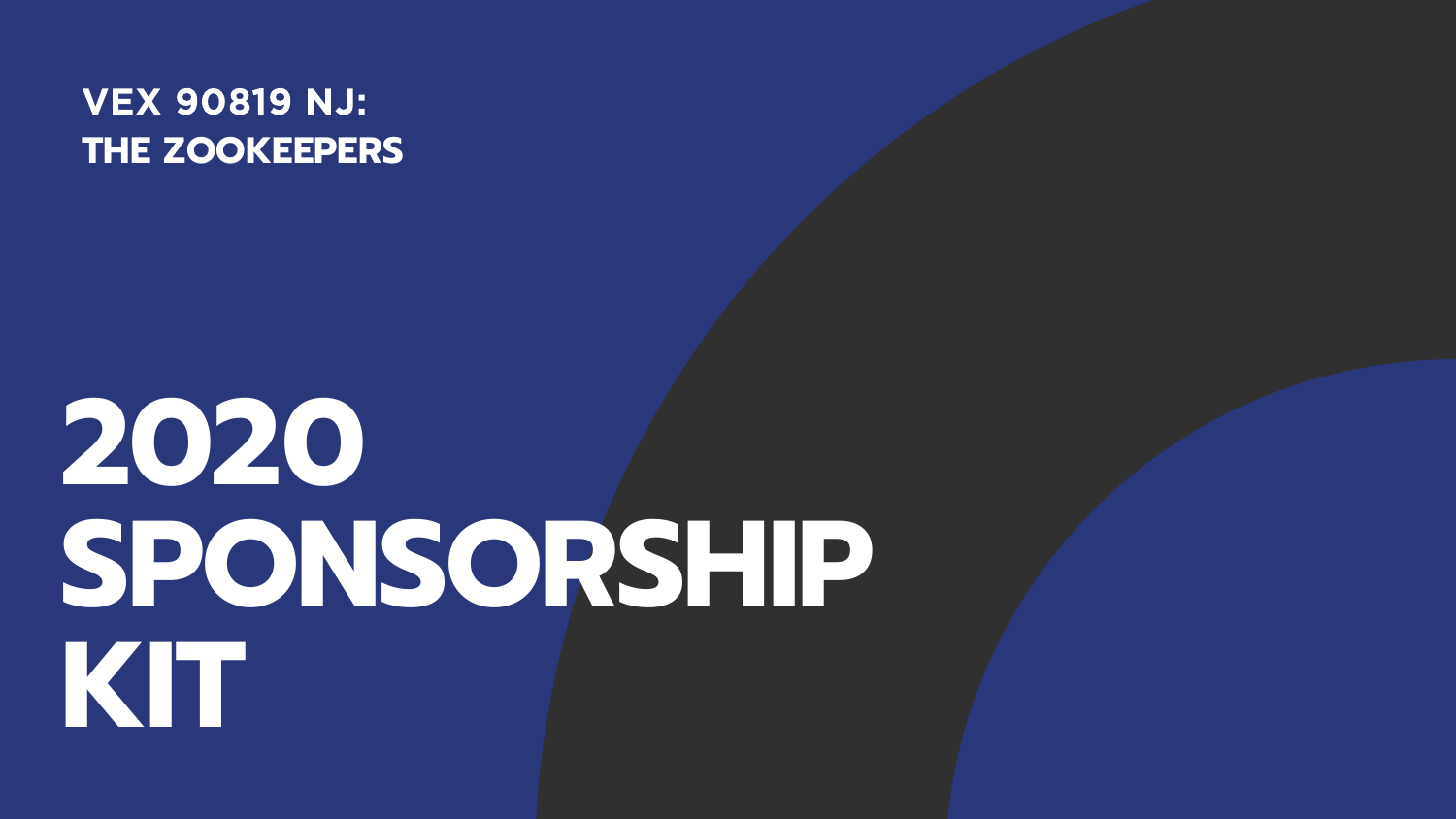## **WHAT IS VEX?**

### THE BASICS:

- 20,000 student teams across the world are tasked with designing and building a robot to compete in an engineering challenge.
- STEM concepts are put to the test as students learn lifelong skills in teamwork, communications, and more.
- Tournaments are held year-round at regional, state, national, and global levels

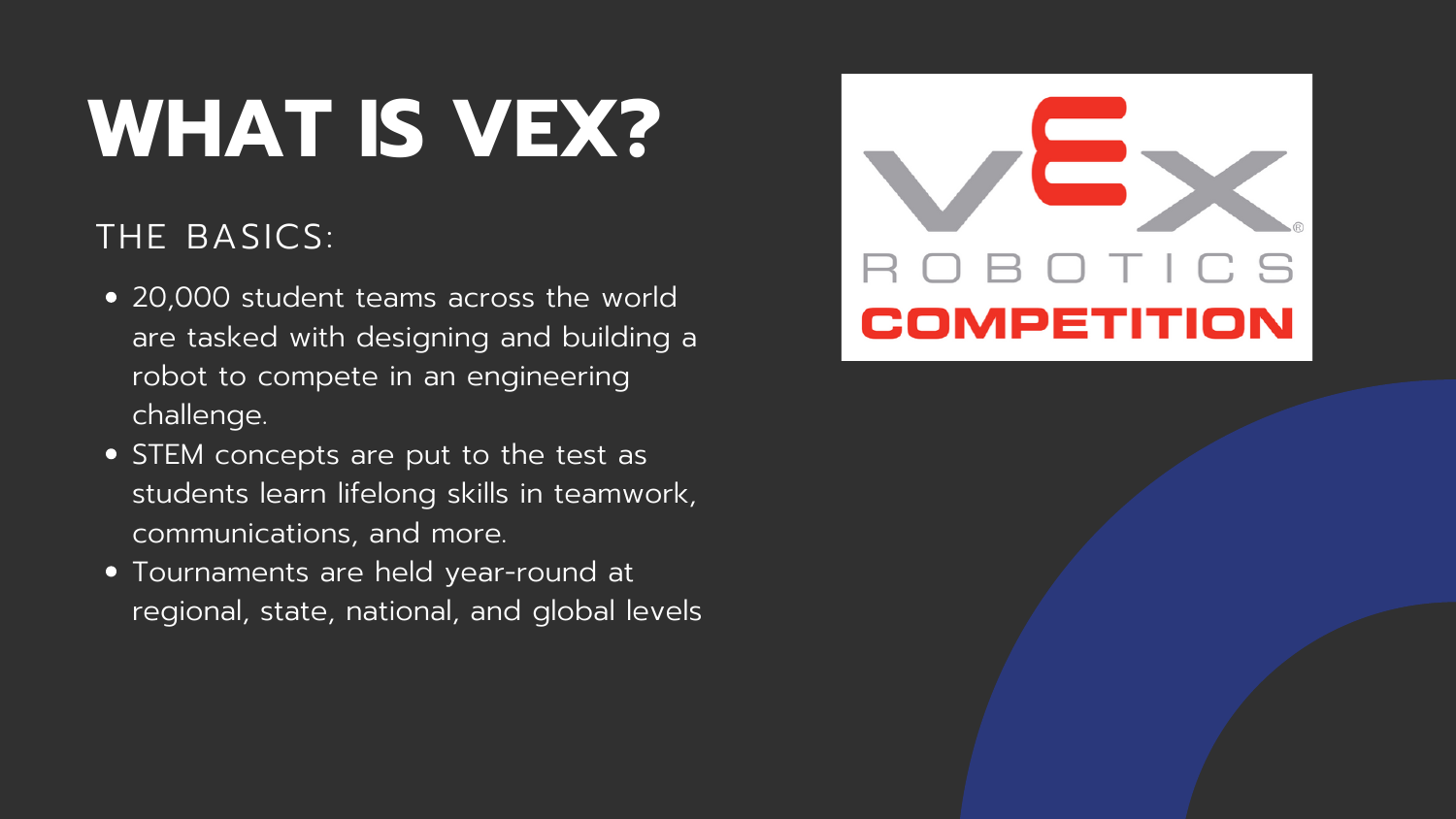#### **STUDENTS**

Our team is composed of high school students across Monmouth County's most prestigious schools, including High Tech - the #1 STEM school in the country.

#### **SUCCESS**

We work and compete as 90819A to design unique and successful robots throughout the season.

Success is ingrained in out DNA - we consistently win our regional competitions, and attend the NJ State championships every year. We have also qualified for the World Championships in our second year.

#### **TEAMS**

### **ABOUT US**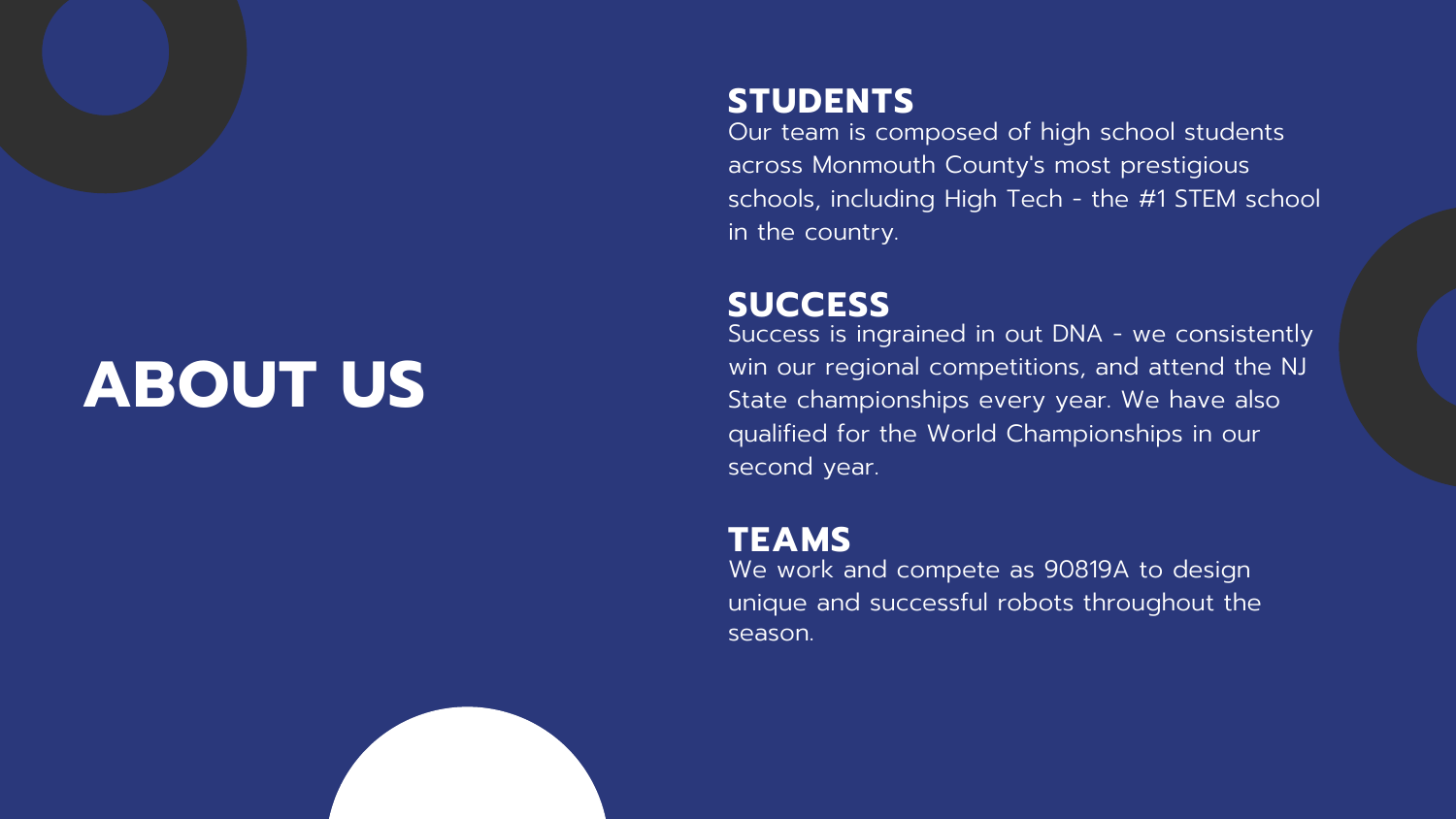## **OUR GOALS**

1. Win NJ State Championships 2. Qualify for World Championships Attain an NJ top 3 skills ranking 3. Attain a Worldwide top 100 skills ranking 4. Win Promote Award 5.

### LIFELONG

Our mission is to grow as individuals, gaining critical 21st century skills including leadership, communication, teamwork, and to succeed in our missions as engineers and students

### 2020-2021 SEASON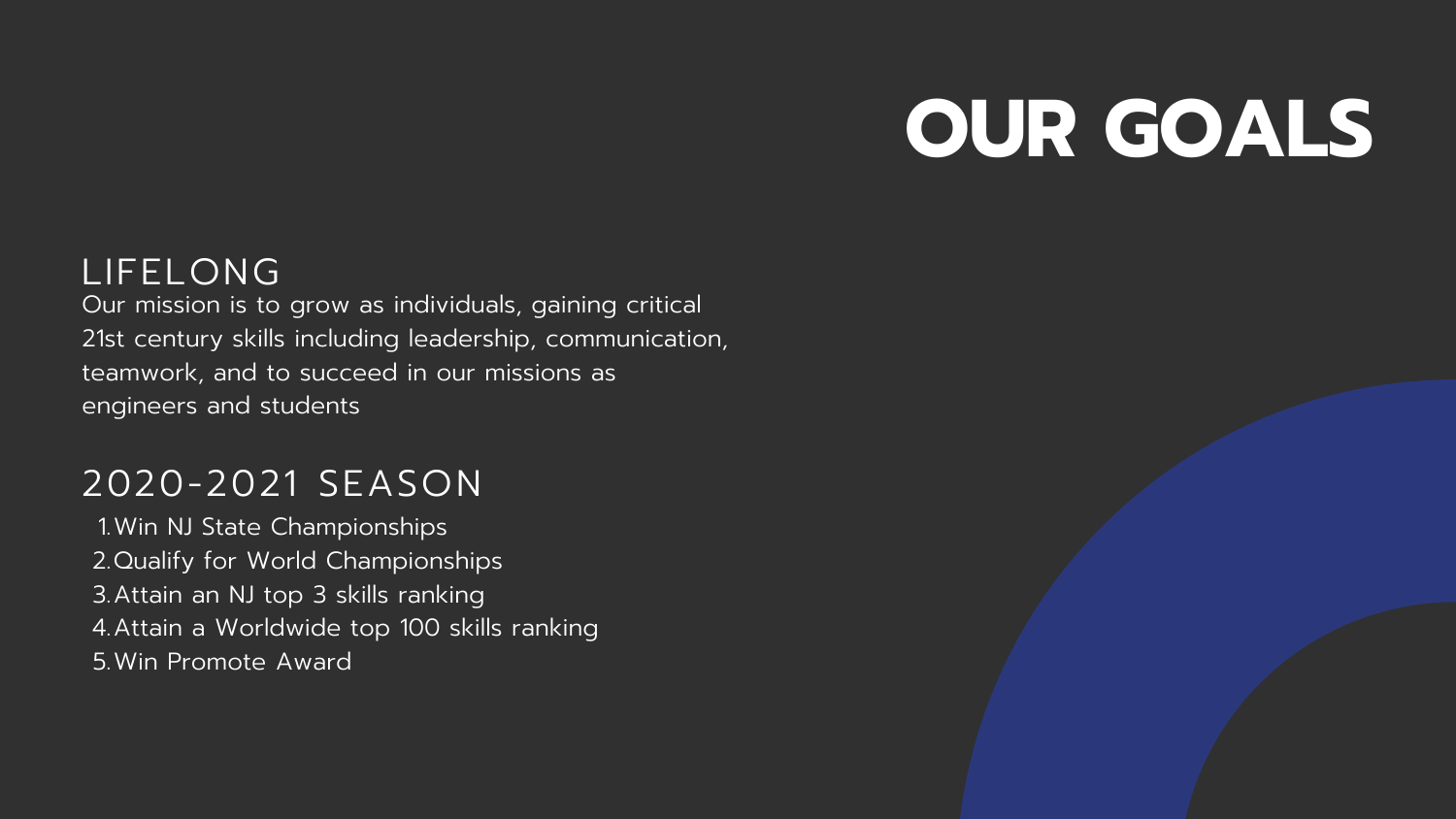

### LEADERSHIP TEAM

**SAI VEDAGIRI** 90819 Captain

JOSHUA RAKOVITSKY 90819 Captain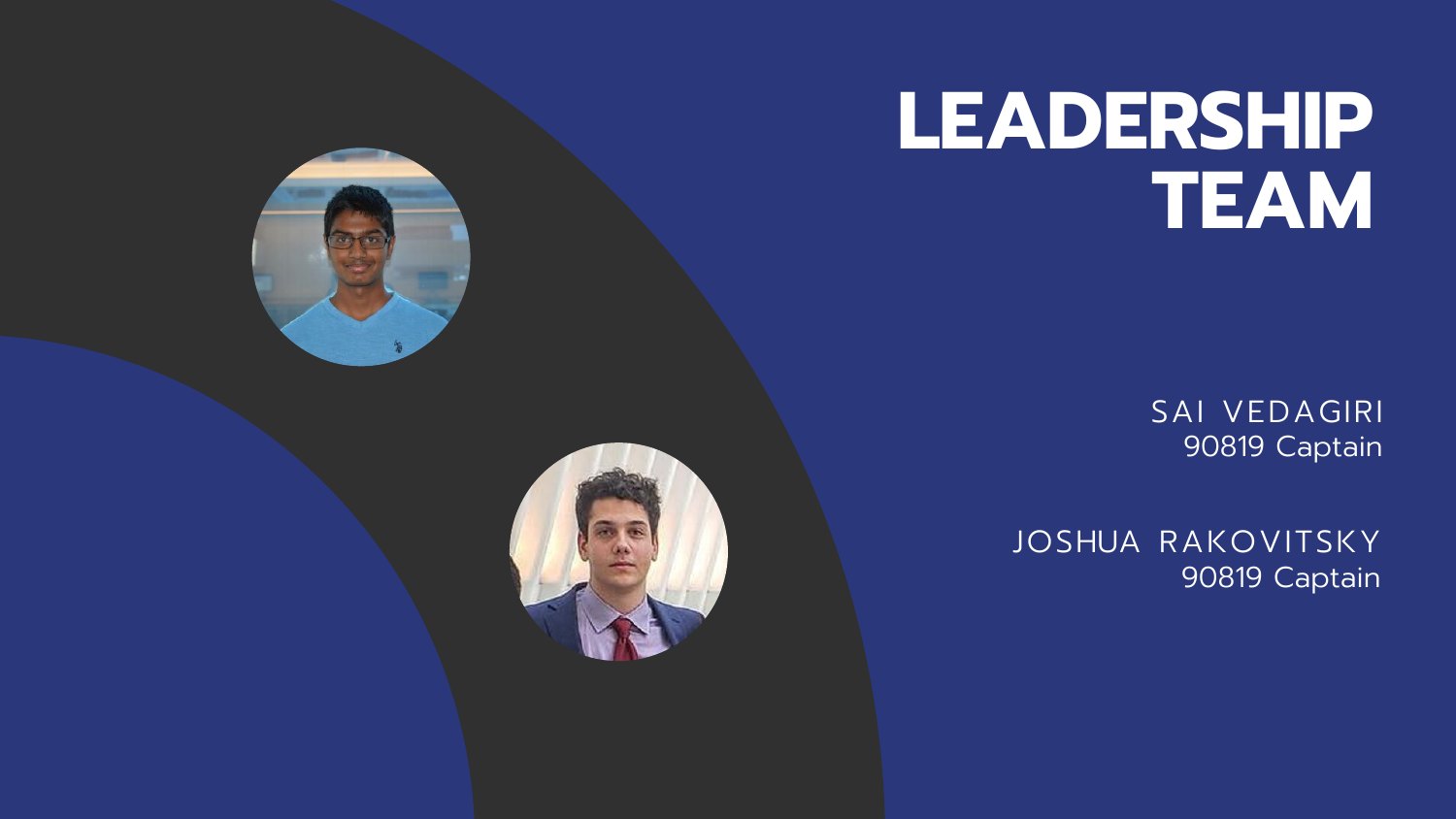Our members and robots have been lauded with many VEX Awards, including:

### **AWARDS**

- Excellence Award
- Build Award
- Design Award
- Skills Champions
- State Finalists
- Worlds Qualifiers

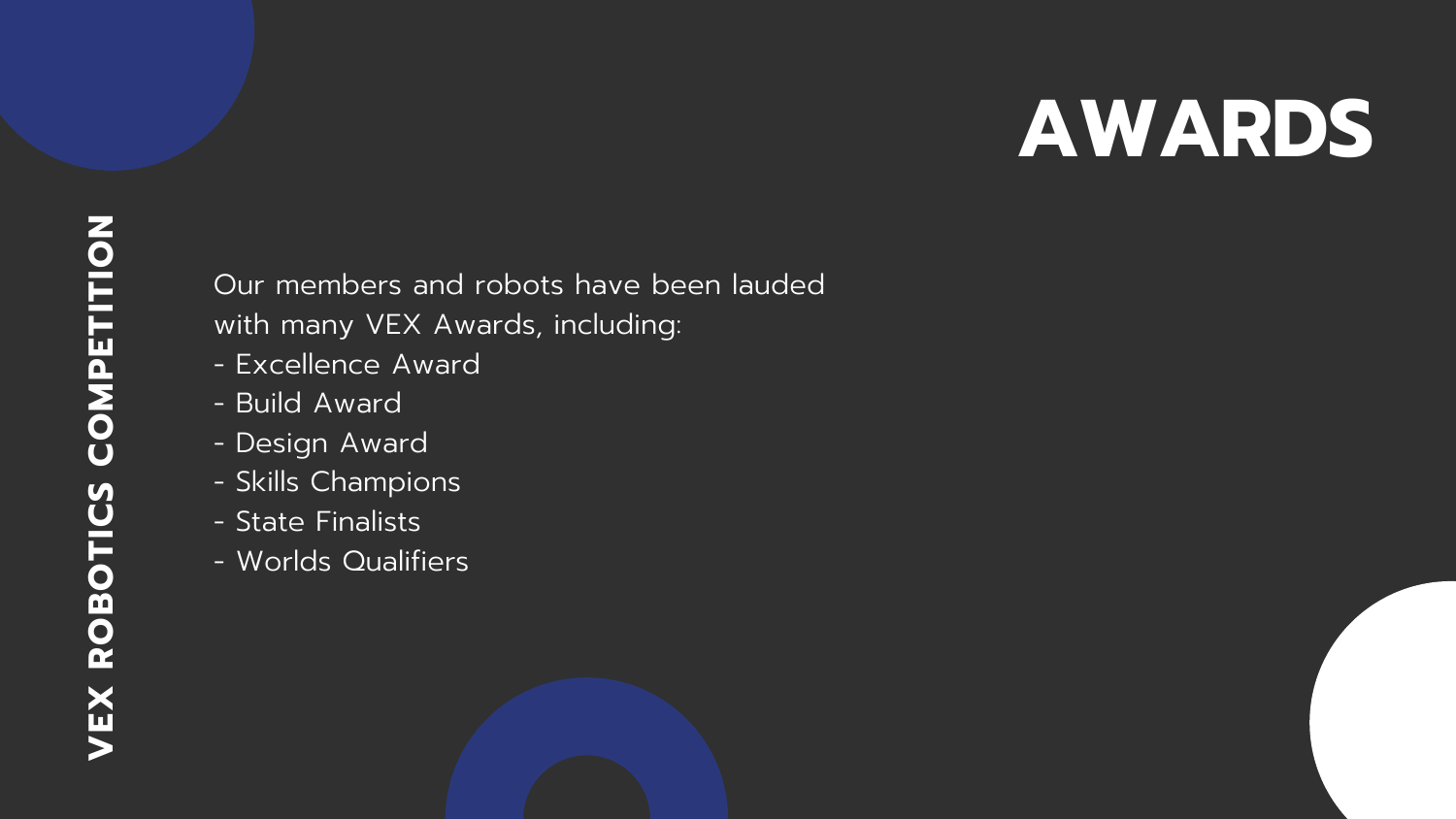#### **COMPETITIONS**

VEX Robotics is an international competition, with over 100 teams and 1000' s of families engaged in NJ alone. As a sponsor, you will gain repeated exposure to them as the season progresses.

#### **NETWORK**

VEX is an international network of teams - many of which have online presences through social media and websites, including us. As a sponsor, you will feature prominently on all of our digital media and platforms.

#### **SUCCESS**

Our success and prominence in competitions means that you will be almost always front at center and in the view of many people

### **EXPOSURE**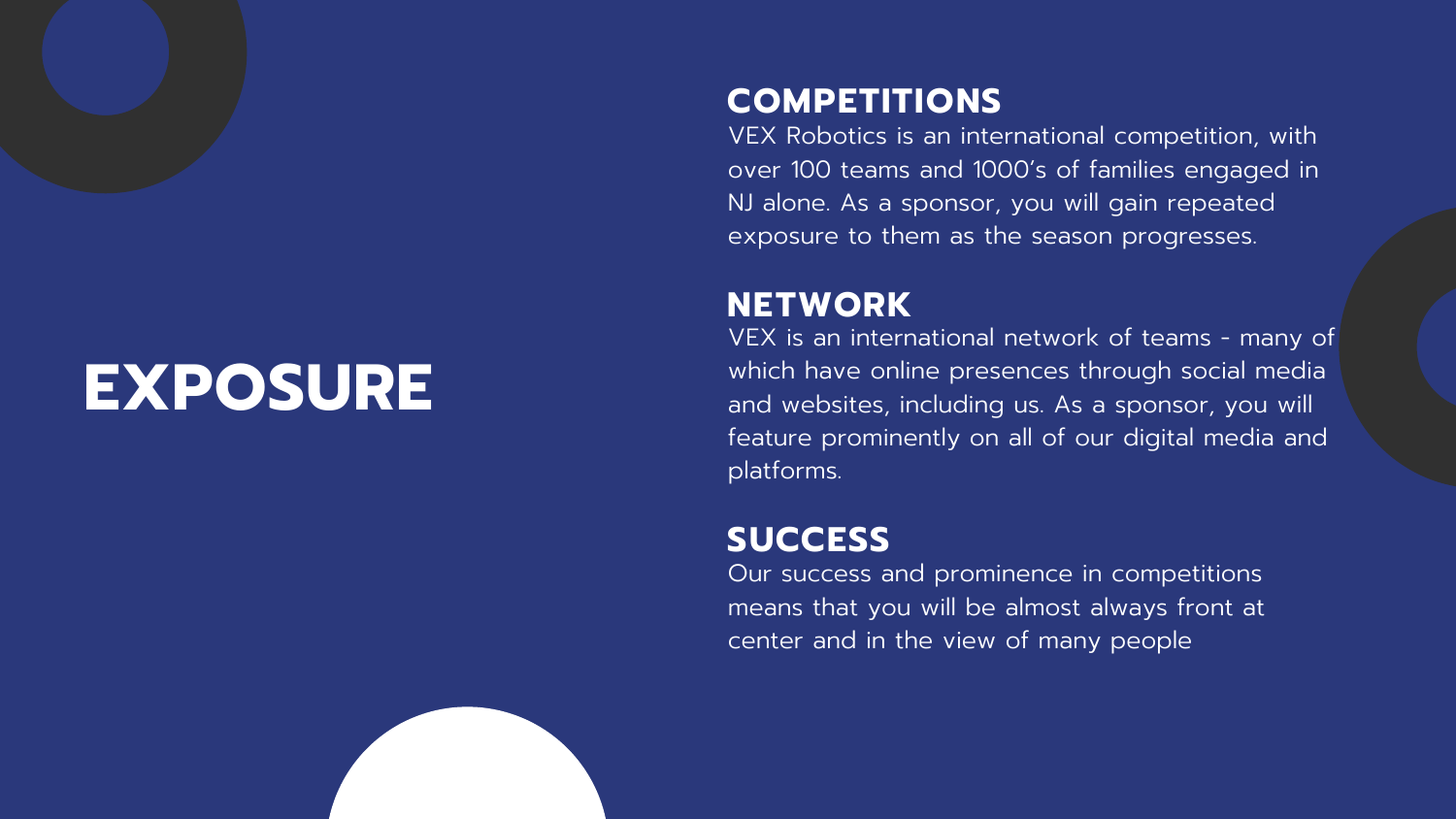### **COMPETITIONS**

REGIONAL LEVEL (6 COMPETITIONS)

1500+ People

STATE LEVEL (1 COMPETITION)

3000+ PEOPLE

GLOBAL LEVEL

20,000+ PEOPLE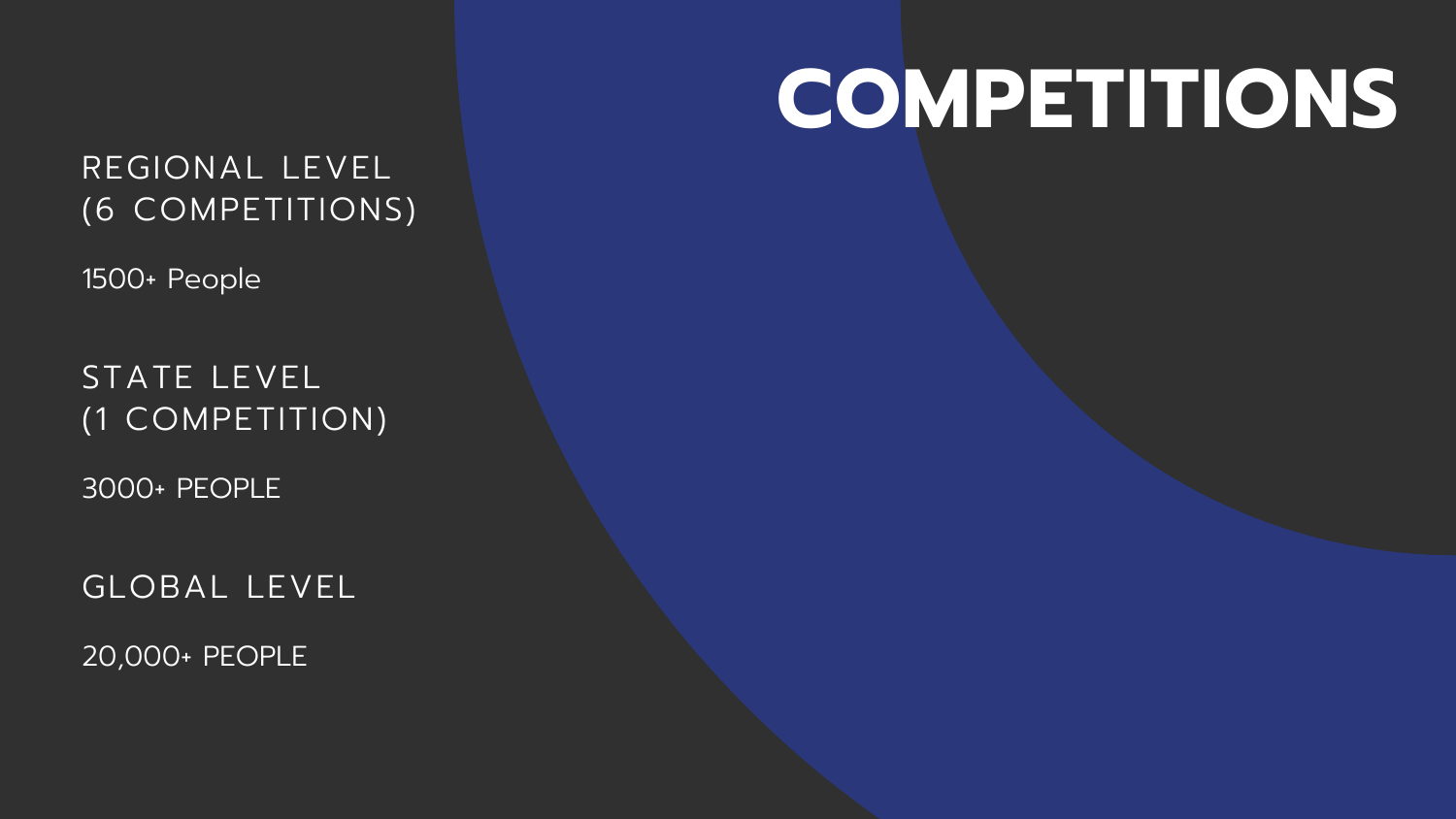### **SPONSORSHIP TIERS**

GOLD | \$200+ Company Info on Website Logo on Team Shirt

### DIAMOND | \$500+ Everything in Gold + Exposure in Social Media Posts Logo in Promo Video

PLATINUM | \$1000+ Everything in Diamond + Logo on Robot Logo on Jackets